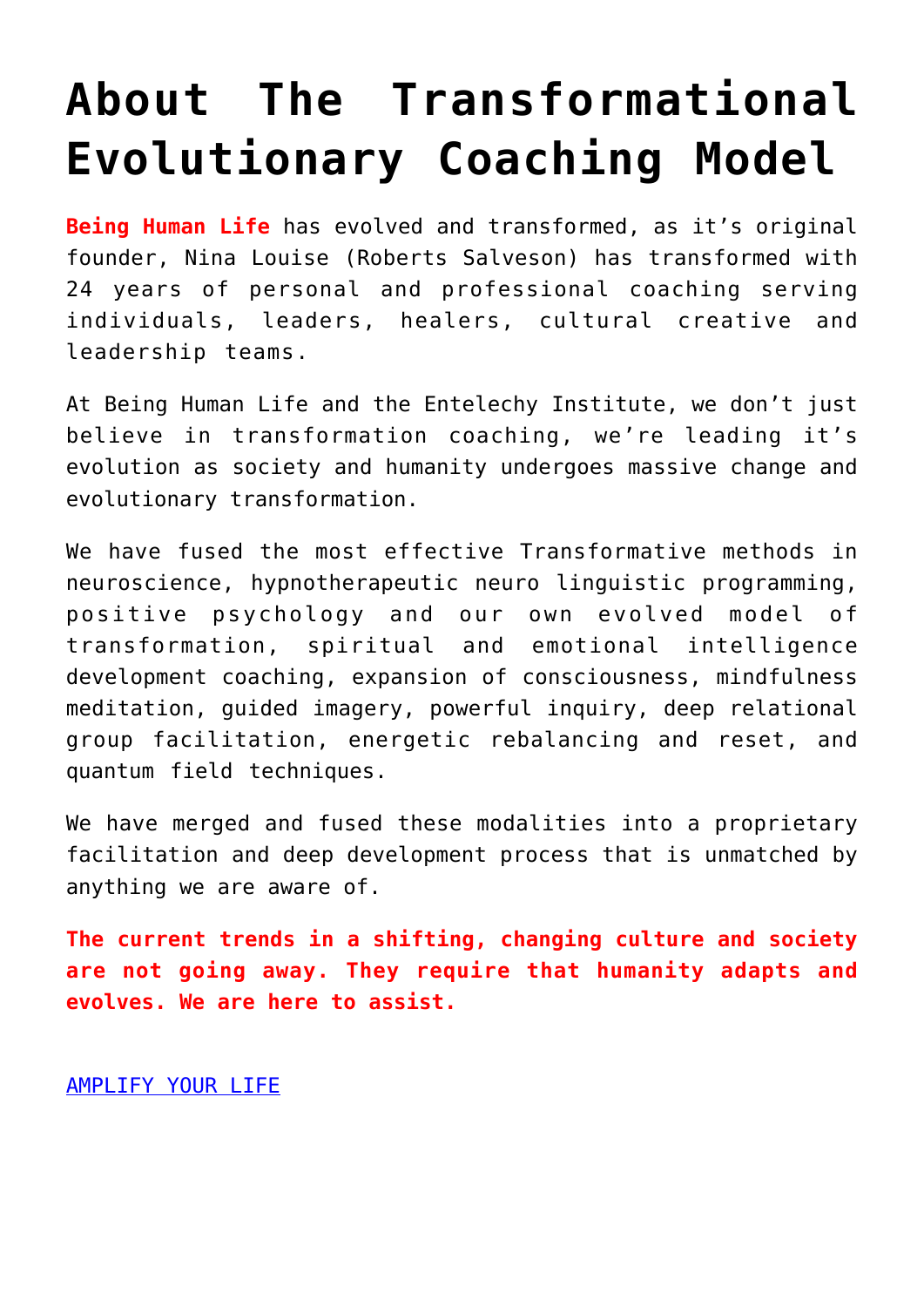

*"A creative life is an amplified life."*

*Elizabeth Gilbert*

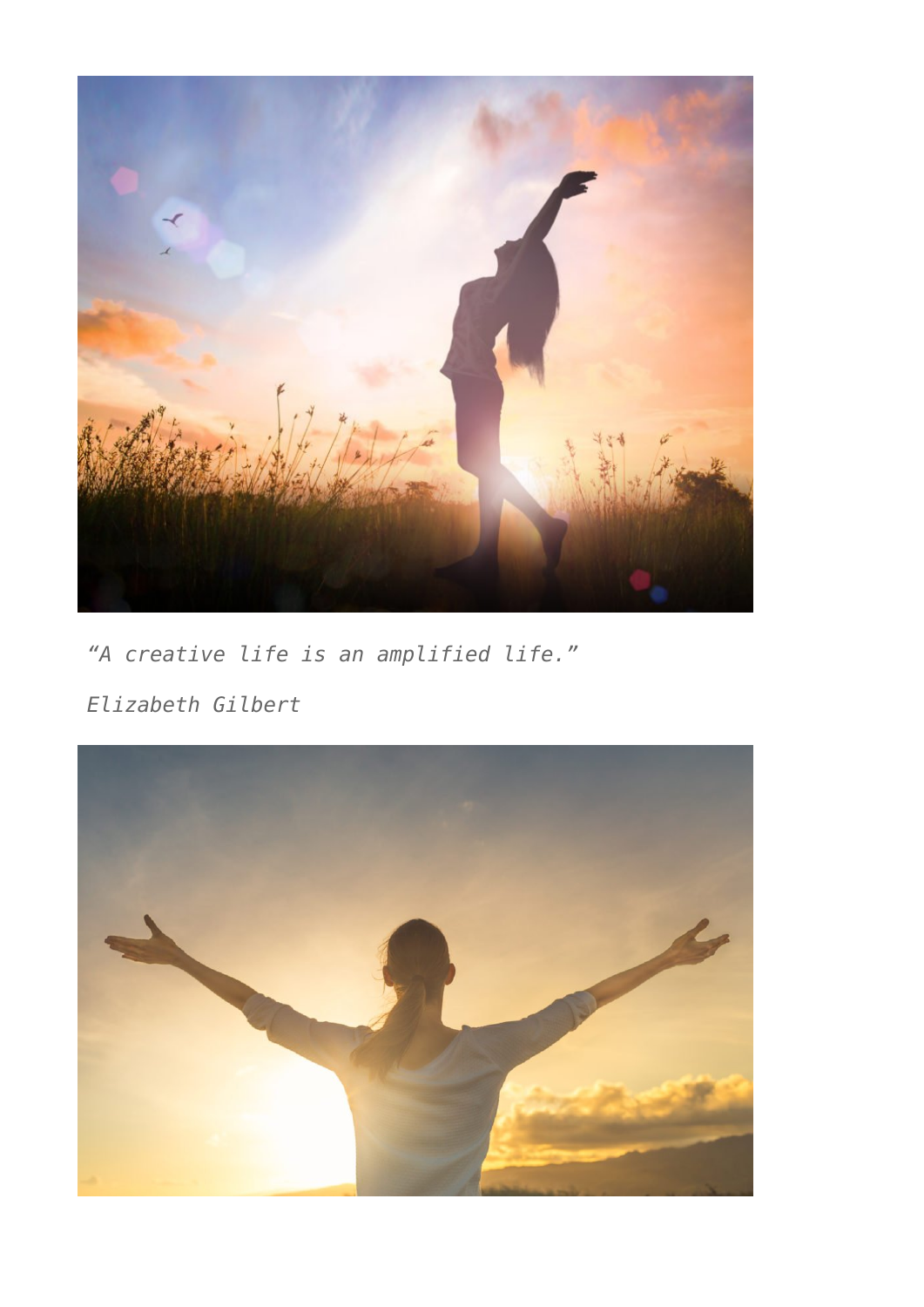# **History of Transformational Coaching**

As a field of discipline, Coaching evolved from the model of executive leadership development and mentoring. Thomas J. Leanord is considered to be the original creator of the field of personal professional coaching and founder of the International Coach Federation (ICF).

Transformational coaching draws its roots from a number of schools of thought and areas of research and study, including transpersonal and metaphysical psychology, leadership and spiritual development, somatic and depth psychology, neuro science, quantum physics and relational communications, to name a few.

Through years of discipline, study and practice, Being Human Life and the Entelechy Institute have evolved over 2-1/2 decades. We believe that society and humanity is at a tipping point in need of new methods, process and leadership in assisting the evolutionary shift currently underway. Our unique and multi-dimensional coaching model entails an integrative and facilitative coaching methodology and philosophy that we believe are an integral part of a thriving society.

**Transformational EVOLUTIONARY Coaching** has gradually developed and adapted from other methods, ancient wisdom teachings, energetic and intuitive techniques that foster deep unlearning (of outmoded beliefs and conditioned patterns) and new learning, expanding spiritual and emotional intelligence, creativity, reimagining, and connection to the whole SELF on a deeper, more substantial, level. Humans transform from the inside-out, in how they feel, think, and behave.

Transformational Evolutionary Coaching produces lasting, sustainable change. New perspectives, embodied ecology and a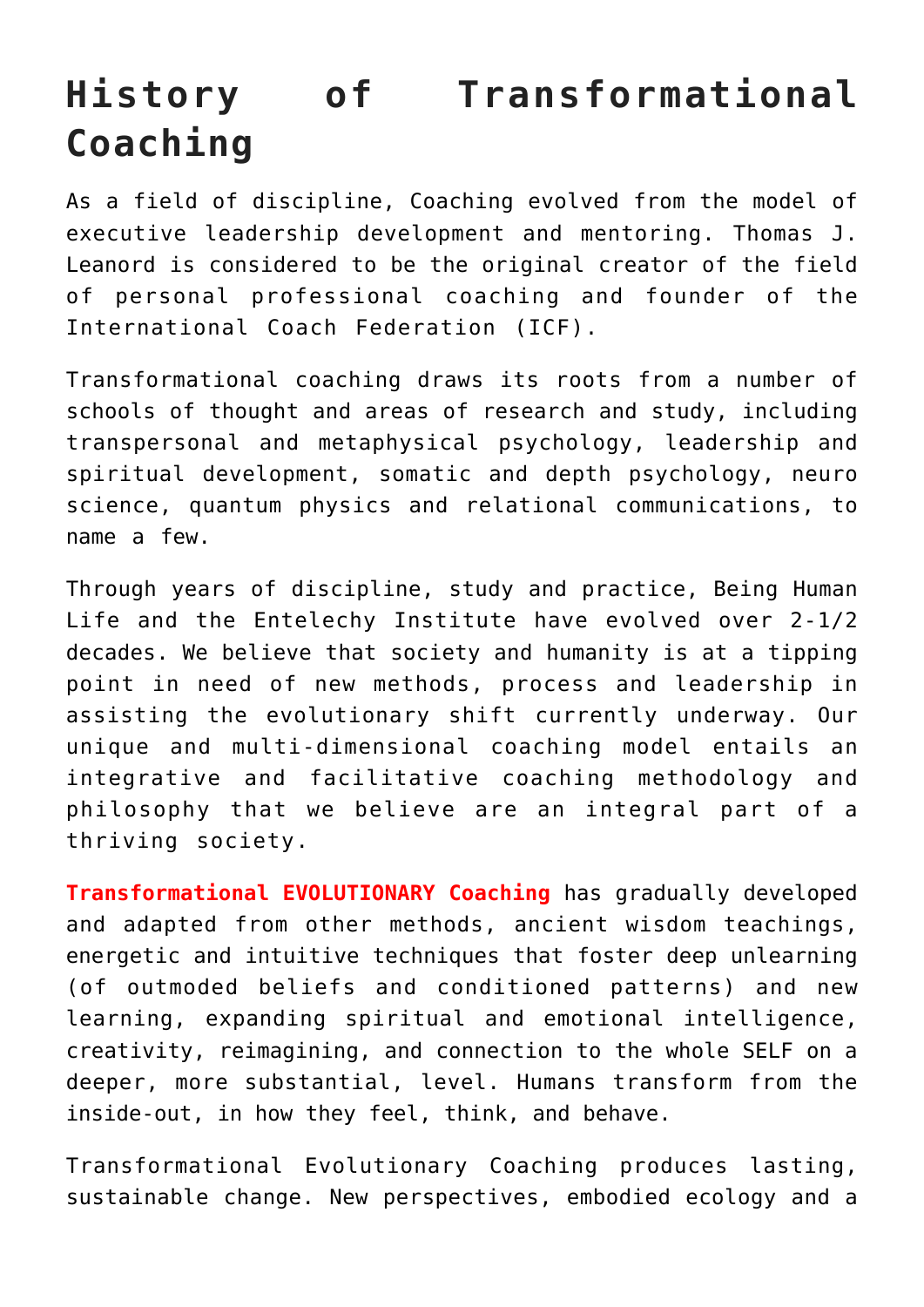whole person approach are essential to enable, empower and sustain transformation.

*"The question isn't what does the world or others want from you. Job security is a thing of the past. Ask what makes you come alive, and go do it. Because the planet, humanity and world needs people who are awake, alive, and willing to say YES to being a force for positive change and evolution in the NEW ERA."*

*— Nina Louise (Roberts Salveson) —*



## **Transformational EVOLUTIONARY Coaching In Practice**

Whether working with individuals or groups, we have developed and perfected a deeper and more exacting level of personal change from within. We connect people to their Divine Blueprint and assist them in reclaiming forgotten aspects of their strengths, talents, passions, interests and values. We assist people in becoming WHOLE humans as they begin to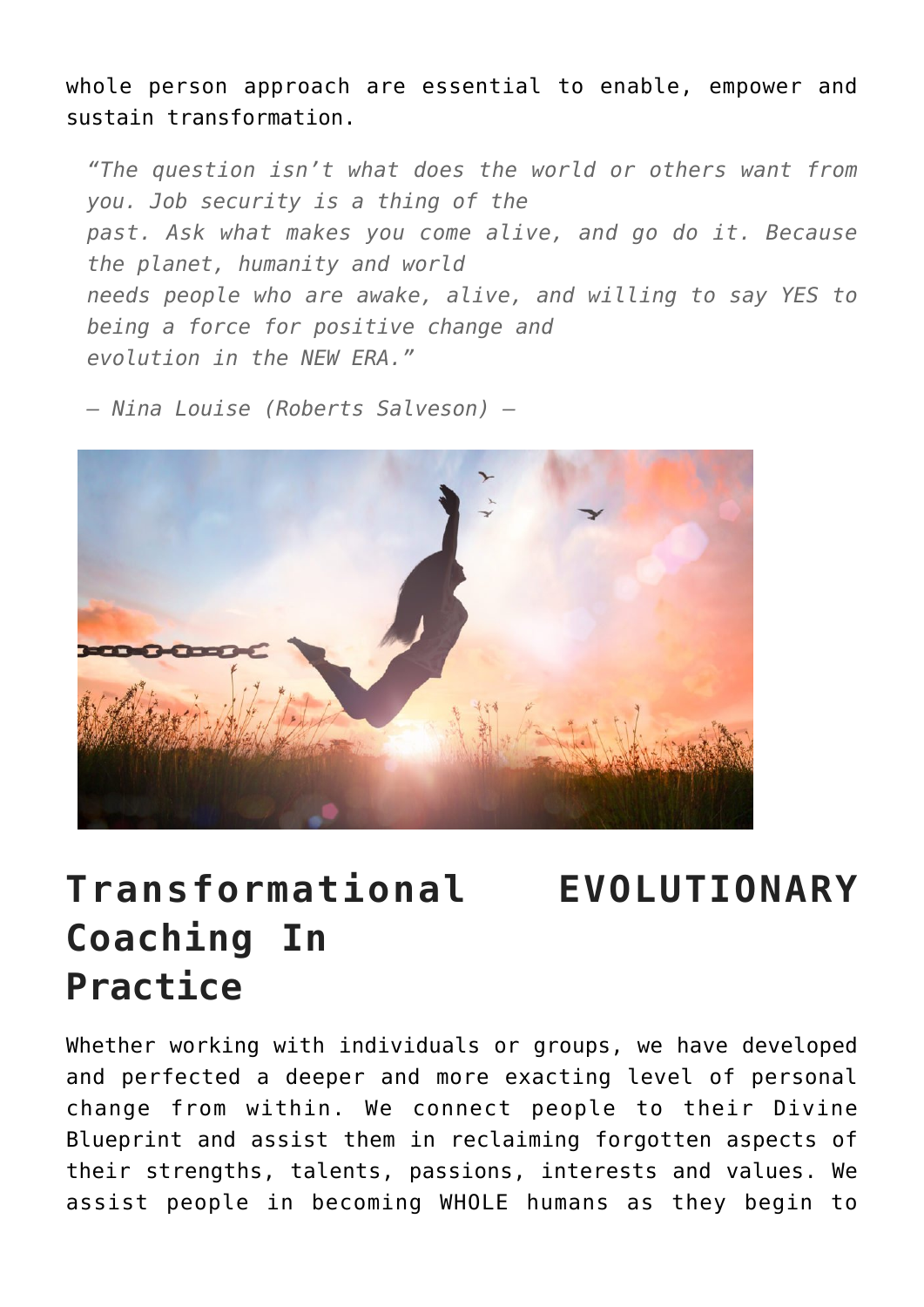redefine what it means to play, create, work, love and serve BEING HUMAN. This kind of coaching can only happen on a bedrock of safe space, support, trust, and non-judgmental acknowledgment, celebration and encouragement.

This requires a great depth of self-awareness, mindful presence dedication and commitment on behalf of the transformational evolutionary coach, combined with a skilled and experienced integration of evolved intellectual, emotional, spiritual and somatic intelligence and practice in service to others.

The **Entelechy Institute** professional training for certified or licensed coaches, healers, therapists, teachers and leaders who have a foundation training and practice in traditional transpersonal life, wellness or other coaching. This is why it is essential that training specifically focused on transformational evolutionary coaching is imperative for those seeking to become a transformational coach, or to work on a deeper, more profound level with clients.

**To Learn more About How Transformational Evolutionary Coaching is Emerging as the Essential Coaching Model of the Future, [Let's Connect.](http://beinghumanlife.com/contact/)**

*"To live is to express oneself freely in creation."*

*– Bruce Lee*

#### **Learn More About Our Transformational Evolutionary Coaching Options**